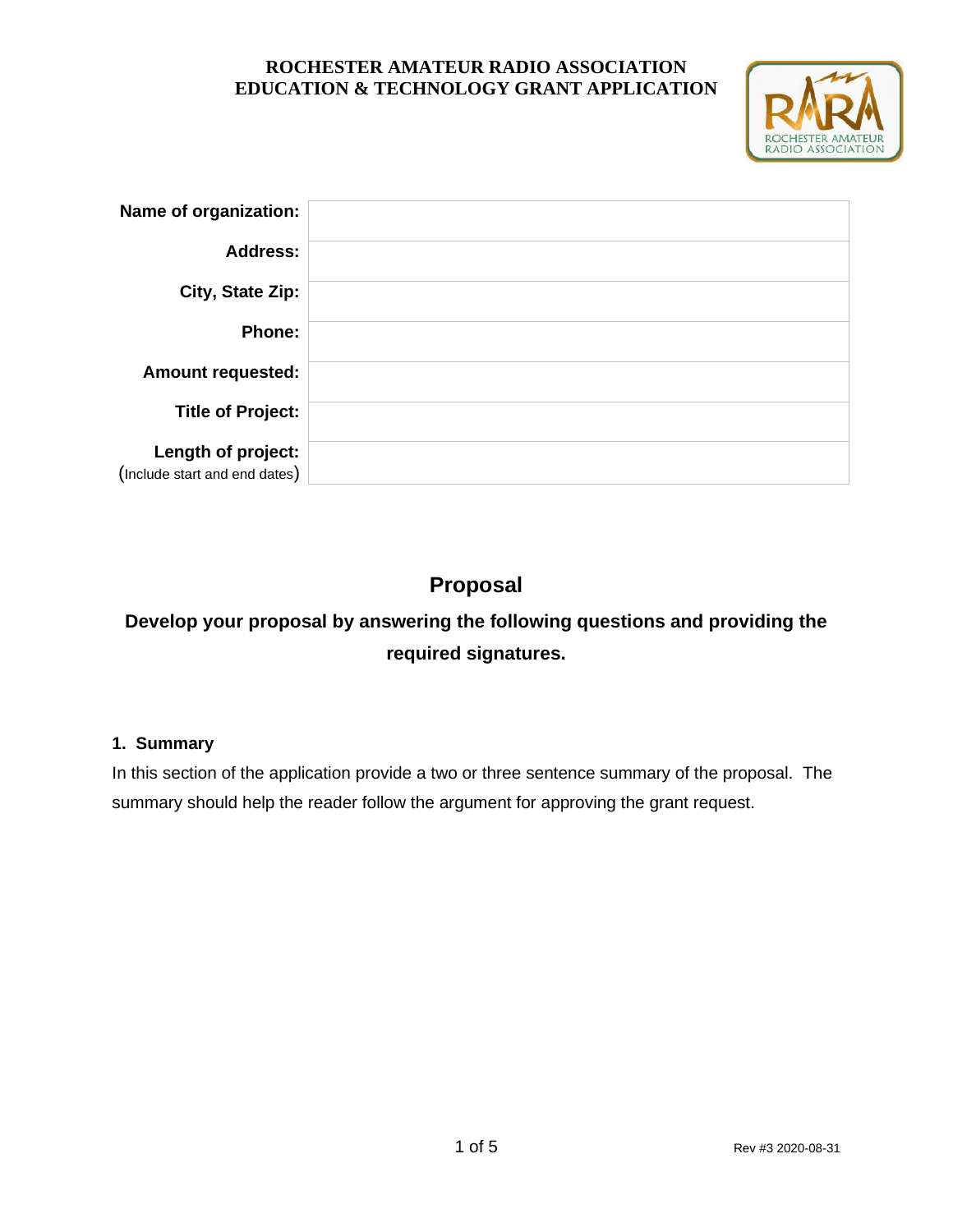#### **2. Organizational Information**

In addition to the specific address and contact information on the first page of the application, comments you submit for this section should include two or three sentences of convincing information that the applicant is committed to the proposal and will follow through. Statements about the mission of the organization, who it serves, community involvement in the organization, and any track record of achievement would be good examples of convincing information.

## **3. Work Plan/Specific Activities**

Explain the sequence that the organization plans to use to implement the proposed project after the grant is received. When developing this sequence consider:

a) How many and what grade level students will be participating in the project? What is the expected outcome of their participation?

b) What steps need to be accomplished by the sponsoring person to implement the project? (i.e., approval by committees, peer review, site administration, site council, Organization Board, etc.)

c) What has already been done? i.e., curriculum components already in use or piloted in the STEM fields of electronics and radio communications with emphasis on youth-based activities.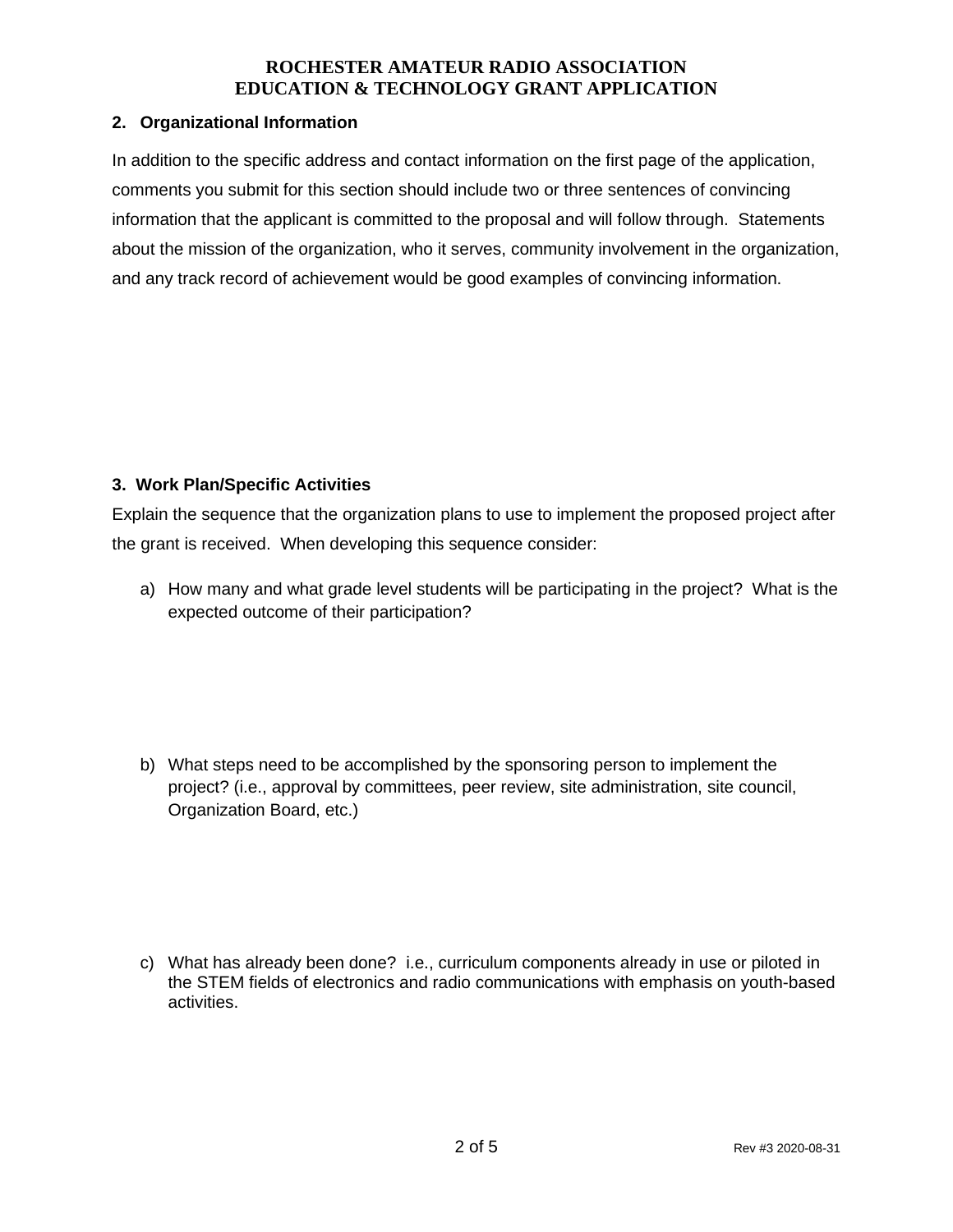d) List the specific equipment/resources that you need through the grant program to meet the goals of your proposed program.

e) Who is going to provide oversight of the project/resources and what are their qualifications?

f) When do you anticipate the project/resources will begin to benefit the students?

## **4. Impact of the activities.**

In a few sentences describe what impact the project/resources will have on the success of the participating students. What is expected to change as a result of the receiving the grant? What are the expected learning outcomes? These questions are hard to define, difficult to answer, and even harder to measure success but serious thought needs to be given to the content of this section of the application.